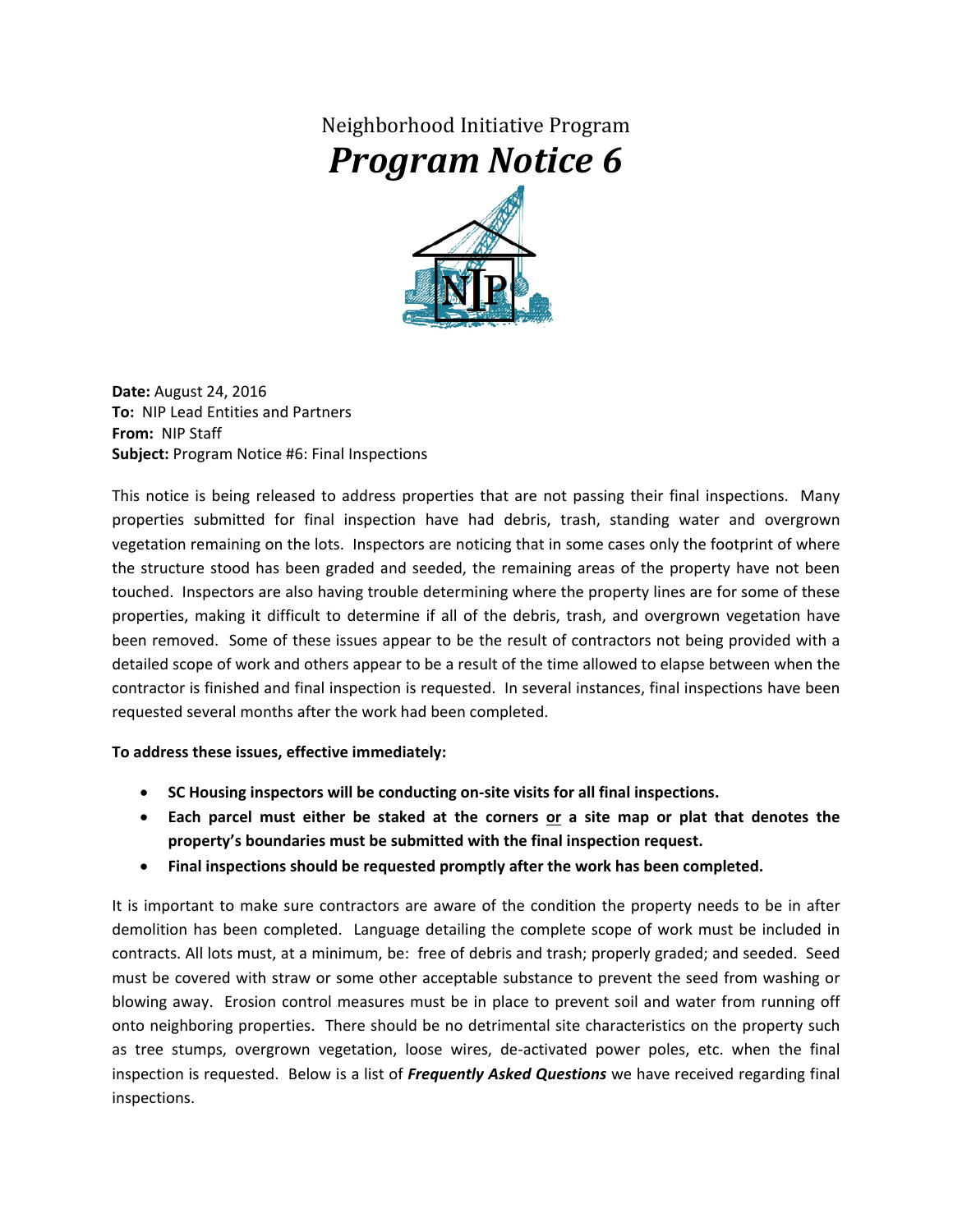**Does the entire lot need to be clear cut?** No, the entire lot does not need to be clear cut. You can leave healthy trees, but all brush and overgrown vegetation must be removed.

**Does the driveway need to be removed?** This depends on the condition of the driveway and whether or not there are plans to redevelop the property which include re-using the driveway. Driveways in poor condition must be removed. If a driveway is in good condition and there are plans to redevelop the property and re-use the driveway, it can remain. This must be communicated to NIP Staff when submitting the final inspection request.

**It is acceptable to cover driveways, patios and other remnants of concrete with dirt instead of removing them?** No, covering driveways, patios and other remnants of concrete with dirt in lieu of removing it is not acceptable.

**Can the lot be sprayed with hydro seed?** Yes, hydro seed, which typically includes seed, fertilizer and mulch, is acceptable.

**The property has a fence that is in bad condition, and it is also covered with weeds and vines. A portion of the fence is connected to a fence on the adjacent parcel and if removed, would require the neighboring property owner to replace that section in order for their backyard to remain enclosed with fencing. Is it acceptable to leave that section of fencing in place so the neighboring property owner does not have to spend money to rebuild it?** Yes, if this is what the owner of the adjacent property would prefer, it is acceptable to leave that section of the fence. The overgrown weeds and vines should be removed and the reason for the fence remaining in place needs to be communicated to NIP staff so they can inform the inspector. **Can NIP funds be used to repair or replace that section of fence? Does this qualify as greening?** Yes, this is an eligible greening expense as long as the fence is on the NIP parcel.

**Do we need to wait for the grass to start growing before we request the final inspection?** No, but the inspector must be able to see that the parcel has been seeded and that mulch or straw has been put down to prevent the seed from washing away.

**There is an easement in the front of the property that is owned by the County. It contains a damaged retaining wall that is connected to the sidewalk. We cannot remove the damaged retaining wall because it belongs to the County, what should we do?** Do not demolish or remove items that are not on the NIP parcel. We recommend you contact the County and notify them of the condition of the retaining wall. When submitting the final inspection request you will need to inform NIP staff that the damaged retaining wall was not removed because it is located in an easement that is not owned by the Partner.

**Do I need to wait until SC Housing approves the final inspection before paying the contractor?** Many Partners have had to request for their contractors return to the site to address the issues identified during the final inspection. It is recommended that a retainage be held and not released until the final inspection has been approved.